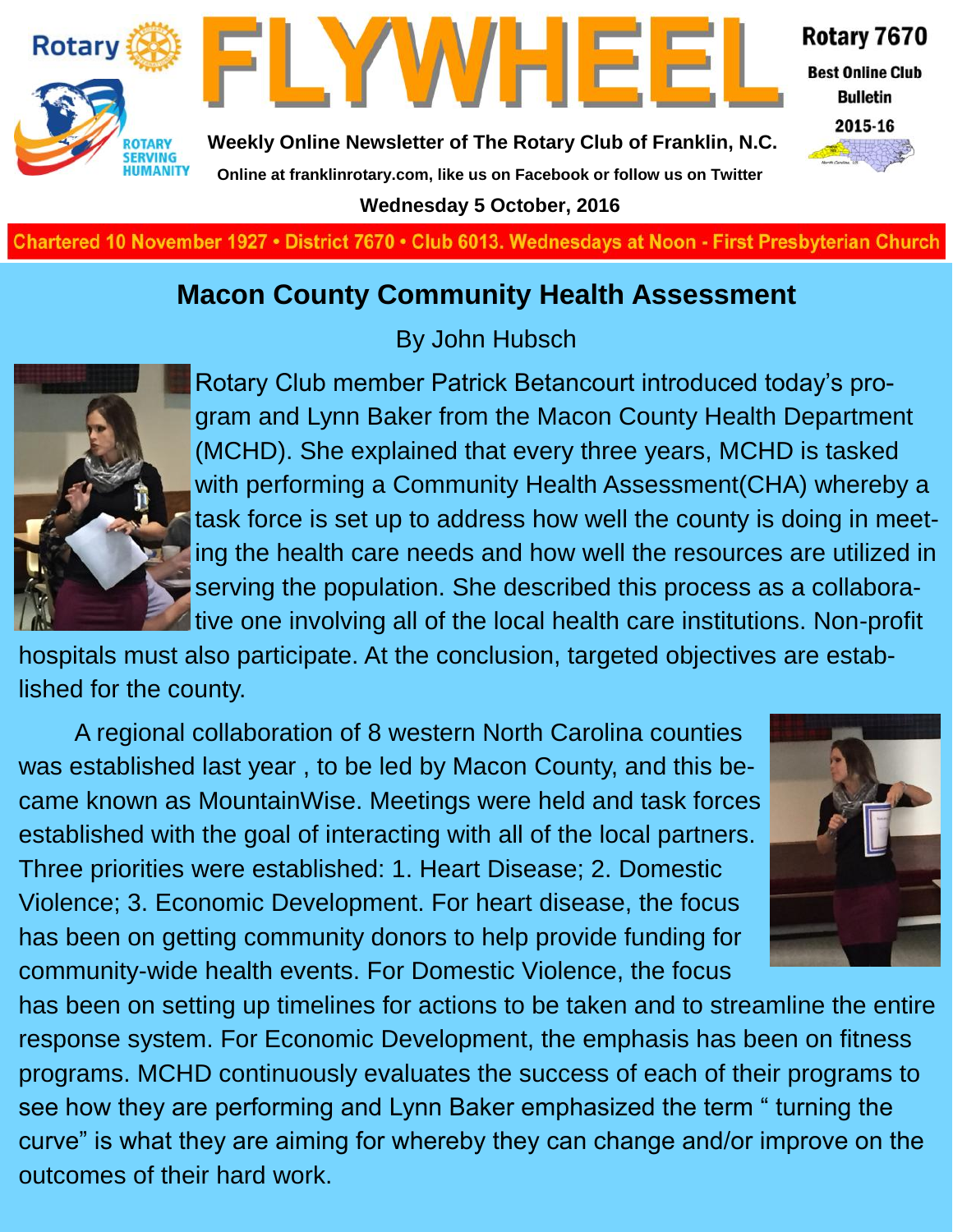



Rotary 7670

**Best Online Club Bulletin** 2015-16



**Weekly Online Newsletter of The Rotary Club of Franklin, N.C. Online at franklinrotary.com, like us on Facebook or follow us on Twitter Wednesday 5 October, 2016**

**Charted November 29, 1927 • District 7670 • Club 6013 Wednesdays at Noon - First Presbyterian Church**



### **Welcome John!**

And the hits keep coming as they say on new membership into the Rotary Club of Franklin. On Wednesday October 5th the club inducted yet another new member in the new Rotary Year as everyone welcomed John Osterhoff, sponsored by

Bob Scott. Great work and let's give him a big welcome!

#### **Board Meeting Tuesday!**

Just a reminder the October Board Meeting of the Rotary Club of Franklin will be this Tuesday October 11th 530p at Lazy Hiker. Officers and chairs please plan on attending. Its also a great way to make up!

### **Back Packs Again! b** to Mike Norris.

If you are in need of a makeup, the next CareNet back pack fill will be Monday October 24th 4-6p.

#### **Got Moved!**

Thanks to all who helped with moving the boy scouts



items from storage back this past Thursday to the Slagle Building. Great turnout and special thanks



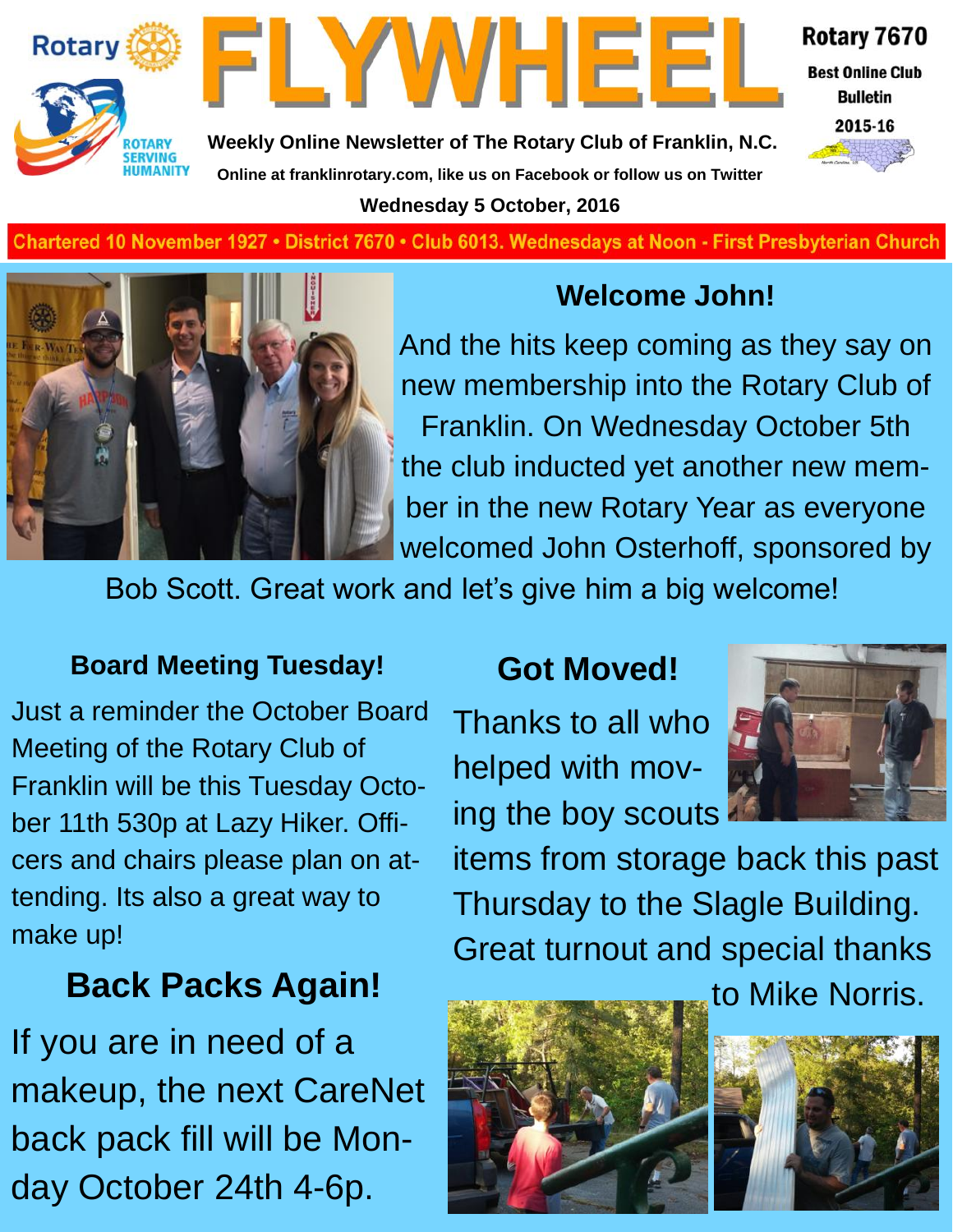

**Wednesday 5 October, 2016**

**Charted November 29, 1927 • District 7670 • Club 6013 Wednesdays at Noon - First Presbyterian Church**

### **4 Way Test..First One This Friday!**

Amy Manshack announced on Wednesday that the 4 Way Test will be getting underway Friday October 7th, the first of four Fridays in the fall. If you signed up please arrive early. The test will run from 8a-930. This is a great opportunity to make a difference in a young person's life. See Amy and sign up today.

![](_page_2_Picture_5.jpeg)

**Kid's Place Celebration**

Heres a great way to make up and come celebrate the great work of Kid's Place. This will take place this Tuesday at Motor Company Grill in Franklin starting at 5p.

#### **Remembering Roger**

Sad news on Wednesday as the Rotary Club

of Franklin was informed of the recent death of honorary member Roger Collar. Lets keep Roger's family in your prayers. We are gonna miss you!

![](_page_2_Picture_11.jpeg)

#### **Rotary Direct is Easy!**

Foundation co-chair Mike Norris is stressing the importance and ease of contributing to the foundation through Rotary Direct. Go to rotary.org or see Mike if you would like to contribute through direct now! **We currently have 16 enrolled!**

#### **Rotary Service 10/12**

![](_page_2_Picture_15.jpeg)

Greeter: Fred Lindstrom Prayer/Pledge: Elbie Stiles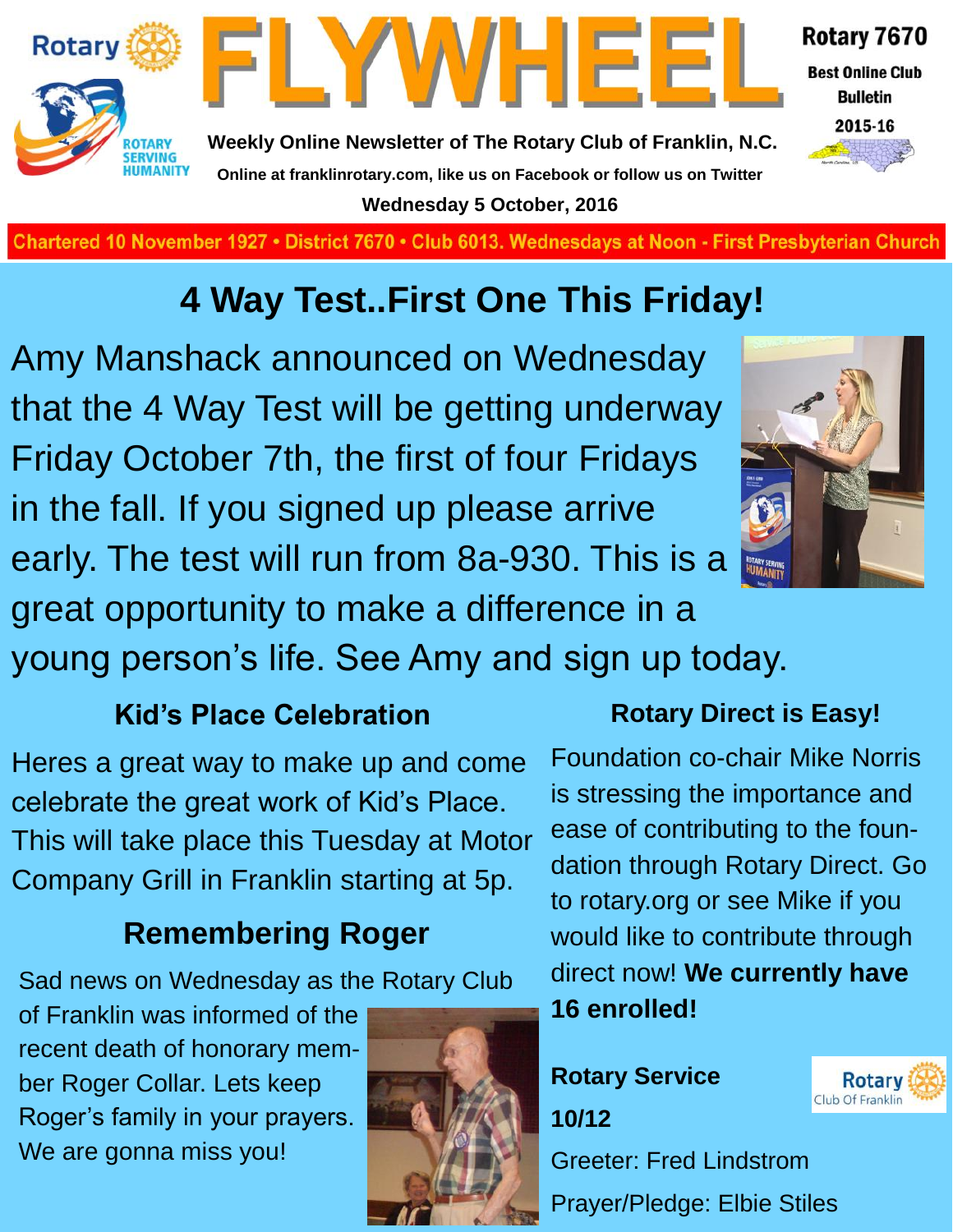![](_page_3_Picture_0.jpeg)

**Charted November 29, 1927 • District 7670 • Club 6013 Wednesdays at Noon - First Presbyterian Church**

#### **Notes From the Top**

This week, we were informed of our good friend Roger Collar's passing. I can't help but remember Roger and his ever willingness to help when he was here. He was always happy to greet folks and listen to them. The first year I was in Rotary, he learned I had a blueberry farm. One day he showed up at the farm and while he

![](_page_3_Picture_4.jpeg)

liked blueberries, I realized his real reason was when he thanked me for becoming a Rotarian. We are so lucky to have our visiting and Honorary Rotarians who choose to spend time with us.

It is an exciting time in our club. When clubs are shrinking, we continue to attract new members. Please welcome these new members and make them feel needed and engage them in projects. Welcome to our newest member – Jon Ostendorf. Jon, we hope you will find something you are passionate about in our Club and get involved. You have joined over 1.2 million members worldwide.

Remember the opportunities for makeups…

- 10/7 4-Way Test Contact Amy Manshack
- 10/11 Kids Place Celebration 5p @ Motor Company Grill
- 10/11 Rotary Club Board Mtg 5:30 Lazy Hiker Brewing

See you next week!

Lenny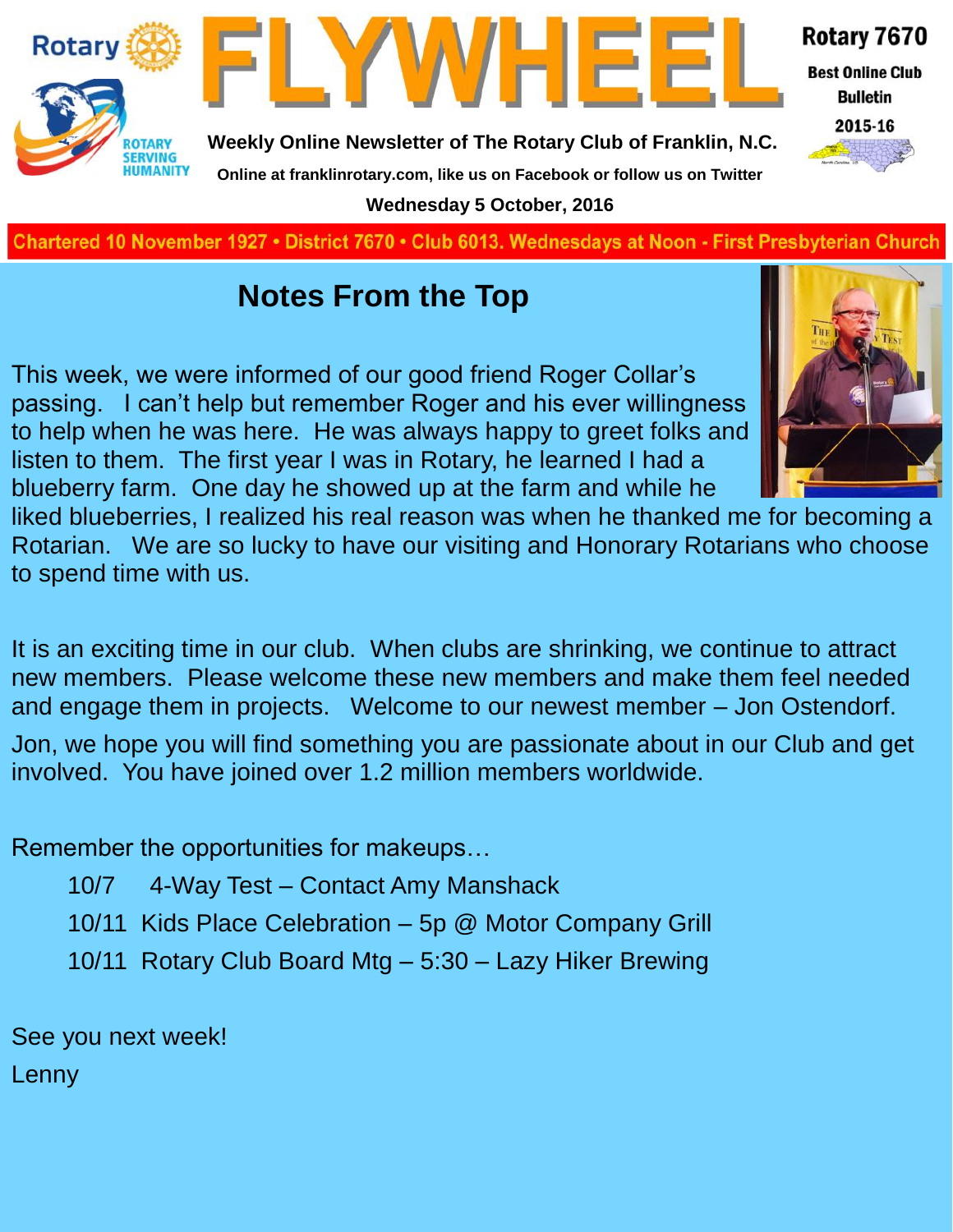![](_page_4_Picture_0.jpeg)

![](_page_4_Picture_1.jpeg)

Rotary 7670

**Best Online Club Bulletin** 

![](_page_4_Picture_4.jpeg)

**Weekly Online Newsletter of The Rotary Club of Franklin, N.C. Online at franklinrotary.com, like us on Facebook or follow us on Twitter Wednesday 5 October, 2016**

Chartered 10 November 1927 • District 7670 • Club 6013. Wednesdays at Noon - First Presbyterian Church

#### **Only a few More Months to SAVE on a LOW Registration Fee for the 2017 RI Convention in Atlanta**

This is a once in a lifetime opportunity. Cost of registration has gone up a little bit but you can still register for **ONLY \$340** until December15) Here's the link for registering for the convention…[www.riconvention.org/en/atlanta](http://www.riconvention.org/en/atlanta) **Also you need to hurry because hotel rooms in Atlanta are booking Fast!!!! Here is some additional incentives for registering NOW!…** You can still get \$65 re-imbursement AND earn a PHF for your club by registering the highest percentage of Rotarians in your club category size for the International Convention in Atlanta June 10-14, 2017 AND a PHF for registering the highest percentage of Rotarians in your club

category size for the Young Leaders and District Conference in Hickory April 28-30, 2017!!

![](_page_4_Picture_10.jpeg)

![](_page_4_Picture_11.jpeg)

**JUST SAVED A TON OF MONEY ON MY CAR INSURANCE** 

![](_page_4_Picture_13.jpeg)

# **Fred's Funnies……..**

![](_page_4_Picture_15.jpeg)

![](_page_4_Picture_16.jpeg)